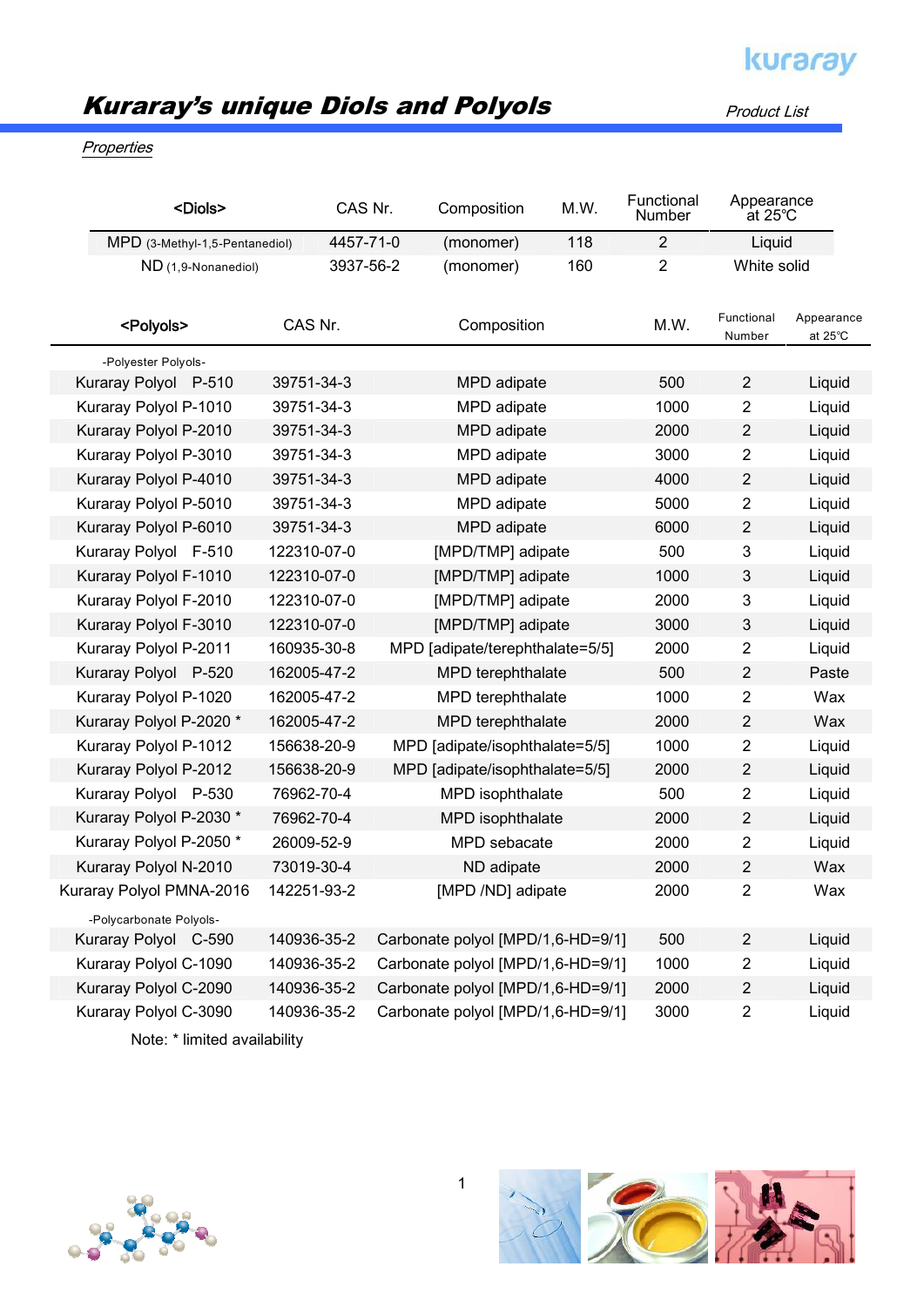## Kuraray's unique Diols and Polyols

Product List

kuraray

#### **Specifications**

| <diols></diols>                                 | Purity<br>[%]   |                                   | Color<br>[APHA]    | Water<br>[wt %]            |  |
|-------------------------------------------------|-----------------|-----------------------------------|--------------------|----------------------------|--|
| MPD (3-Methyl-1,5-Pentanediol)                  | ≥98.0           |                                   | ≦20                | ≤0.1                       |  |
| ND (1,9-Nonanediol)                             | >98.0           |                                   | $30$               | < 0.05                     |  |
| <kuraray polyols=""></kuraray>                  | Color<br>[APHA] | <b>Acid Value</b><br>[mg KOH / g] | Water<br>[wt $%$ ] | OH Value<br>[mg KOH $/$ g] |  |
| -Polyester polyols-                             |                 |                                   |                    |                            |  |
| Kuraray Polyol P-510                            | ≦100            | ≤0.5                              | $≤ 0.05$           | 213.0 - 235.0              |  |
| Kuraray Polyol P-1010                           | ≦100            | $≤ 0.5$                           | $≤0.05$            | 106.0 - 118.0              |  |
| Kuraray Polyol P-2010                           | ≦100            | $≤ 0.5$                           | $≤0.05$            | $53.0 - 59.0$              |  |
| Kuraray Polyol P-3010                           | ≦100            | $≤ 0.5$                           | ≤0.05              | $35.0 - 40.0$              |  |
| Kuraray Polyol P-4010                           | ≦100            | $≤ 0.5$                           | $≤0.05$            | $26.5 - 29.5$              |  |
| Kuraray Polyol P-5010                           | ≦100            | $≤$ 0.5                           | $≤0.05$            | $21.0 - 24.0$              |  |
| Kuraray Polyol P-6010                           | ≦100            | $≤ 0.5$                           | $≤0.05$            | $17.8 - 19.8$              |  |
| Kuraray Polyol F-510                            | $≤100$          | ≤1.0                              | $≤0.05$            | $319.5 - 352.5$            |  |
| Kuraray Polyol F-1010                           | $≤100$          | $≤1.0$                            | $≤0.05$            | 159.0 - 176.0              |  |
| Kuraray Polyol F-2010                           | ≦100            | ≤0.8                              | $≤ 0.05$           | $80.0 - 88.0$              |  |
| Kuraray Polyol F-3010                           | ≦100            | $≤1.0$                            | $≤0.05$            | $53.0 - 59.0$              |  |
| Kuraray Polyol P-2011                           | ≦100            | ≤1.0                              | $≤0.05$            | $53.0 - 59.0$              |  |
| Kuraray Polyol P-520                            | $≤150$          | $≤1.0$                            | $≤0.05$            | 213.0 - 235.0              |  |
| Kuraray Polyol P-1020                           | $≤150$          | $≤1.0$                            | $≤0.05$            | 106.0 - 118.0              |  |
| Kuraray Polyol P-2020 *                         | $≤150$          | $≤1.0$                            | $≤0.05$            | $53.0 - 59.0$              |  |
| Kuraray Polyol P-1012                           | $≤150$          | $≤ 0.5$                           | $≤0.05$            | $106.0 - 118.0$            |  |
| Kuraray Polyol P-2012                           | ≦150            | $≤1.0$                            | $≤0.05$            | $53.0 - 59.0$              |  |
| Kuraray Polyol P-530                            | $≤150$          | ≤1.0                              | $≤0.05$            | 213.0 - 235.0              |  |
| Kuraray Polyol P-2030 *                         | $≤150$          | $≤ 0.5$                           | $≤0.05$            | $53.0 - 59.0$              |  |
| Kuraray Polyol P-2050 *                         | ≦100            | $≤ 0.5$                           | $≤0.05$            | $53.0 - 59.0$              |  |
| Kuraray Polyol N-2010                           | ≦100            | $≤ 0.5$                           | $≤0.05$            | $53.0 - 59.0$              |  |
| Kuraray Polyol PMNA-2016                        | ≦100            | ≦0.3                              | ≤0.03              | $53.0 - 59.0$              |  |
| -Polycarbonate polyols-<br>Kuraray Polyol C-590 | $≤100$          | $≤ 0.5$                           | ≦ $0.07$           | 212.0 - 236.0              |  |
| Kuraray Polyol C-1090                           | ≦100            | $≤$ 0.5                           | $≤0.05$            | 106.0 - 118.0              |  |
| Kuraray Polyol C-2090                           | ≦100            | $≤ 0.5$                           | $≤0.05$            | $53.0 - 59.0$              |  |
| Kuraray Polyol C-3090                           | $≤100$          | $≤$ 0.5                           | $≤ 0.05$           | $34.4 - 40.4$              |  |
| Note: * limited availability                    |                 |                                   |                    |                            |  |



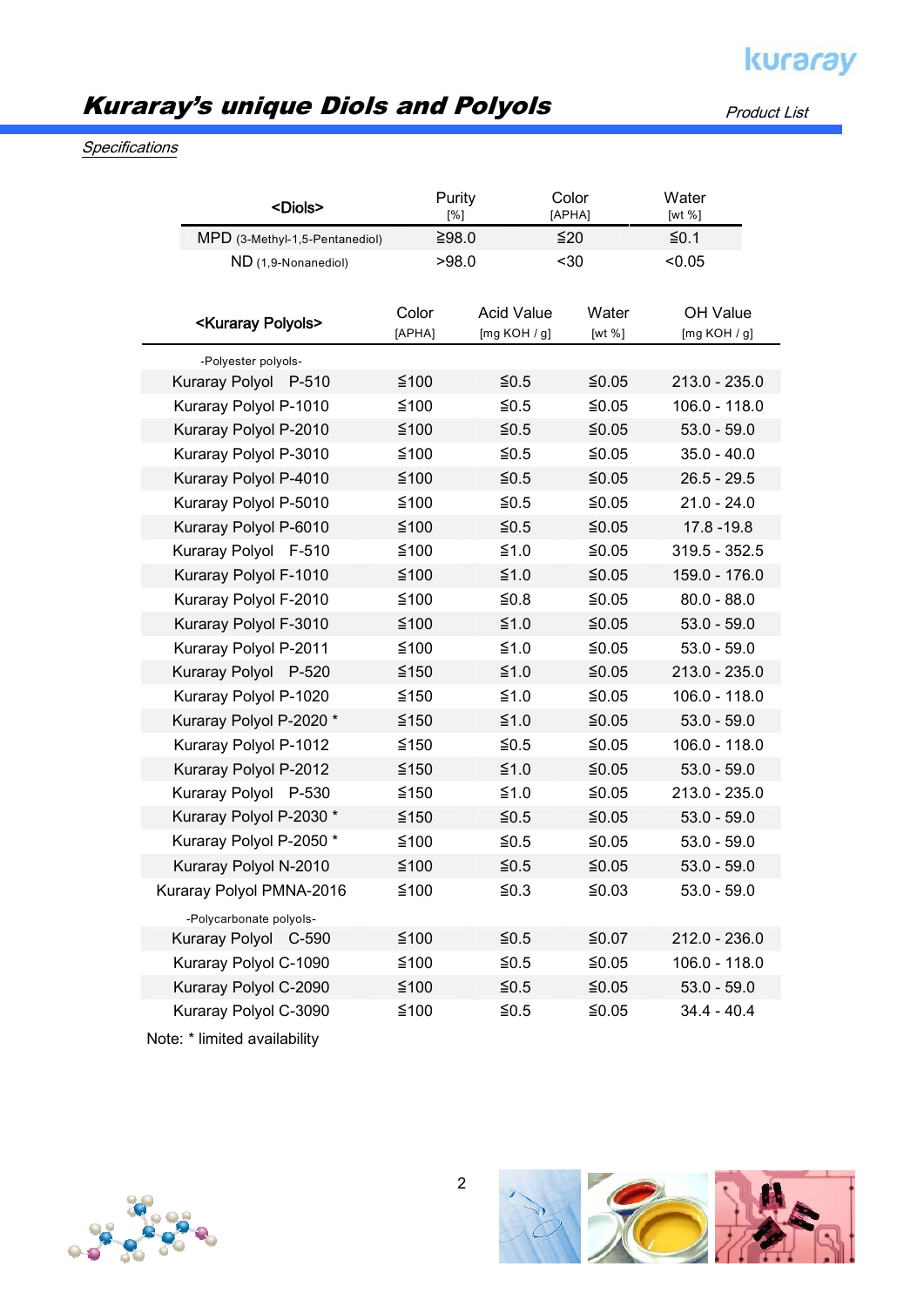# kuraray

## Kuraray's unique Diols and Polyols

Product List

#### Registration

| <diols></diols>                                 | CAS         | <b>TSCA</b><br>US            | <b>EINECS</b><br>EU        | <b>REACH</b><br>EU.              | <b>ENCS</b><br>JP. | <b>ECL</b><br>KR.        | <b>IECSC</b><br><b>CN</b> | Tariff code |
|-------------------------------------------------|-------------|------------------------------|----------------------------|----------------------------------|--------------------|--------------------------|---------------------------|-------------|
| MPD (3-Methyl-1,5-pentanediol)                  | 4457-71-0   | on list                      | 224-709-1                  | Registered                       | $2 - 240$          | KE-24698                 | on list                   | 2905 39     |
| ND (1,9-Nonanediol)                             | 3937-56-2   | on list                      | 223-517-5                  | pre-registered<br>as an importer | $2 - 240$          | KE-26155                 | on list                   | 2905 39     |
| <polyols></polyols>                             | CAS         | <b>TSCA</b><br><u>US</u>     | <b>EINECS</b><br><u>EU</u> | <b>REACH</b><br>EU               | <b>ENCS</b><br>JP  | <b>ECL</b><br>KR         | <b>IECSC</b><br>CN        | Tariff code |
| -Polyester polyols-                             |             |                              |                            |                                  |                    |                          |                           |             |
| Kuraray Polyol P-510                            | 39751-34-3  | on                           | polymer                    | polymer**                        | 7-708              | KE-28951                 | on                        | 3907 99     |
| Kuraray Polyol P-1010                           | 39751-34-3  | on                           | polymer                    | polymer**                        | 7-708              | KE-28951                 | on                        | 3907 99     |
| Kuraray Polyol P-2010                           | 39751-34-3  | on                           | polymer                    | polymer**                        | 7-708              | KE-28951                 | on                        | 3907 99     |
| Kuraray Polyol P-3010                           | 39751-34-3  | on                           | polymer                    | polymer**                        | 7-708              | KE-28951                 | on                        | 3907 99     |
| Kuraray Polyol P-4010                           | 39751-34-3  | on                           | polymer                    | polymer**                        | 7-708              | KE-28951                 | on                        | 3907 99     |
| Kuraray Polyol P-5010                           | 39751-34-3  | on                           | polymer                    | polymer**                        | 7-708              | KE-28951                 | on                        | 3907 99     |
| Kuraray Polyol P-6010                           | 39751-34-3  | on                           | polymer                    | polymer**                        | 7-708              | KE-28951                 | on                        | 3907 99     |
| Kuraray Polyol F-510                            | 122310-07-0 | on                           | polymer                    | polymer**                        | 7-708              | On                       | on                        | 3907 99     |
| Kuraray Polyol F-1010                           | 122310-07-0 | on                           | polymer                    | polymer**                        | 7-708              | On                       | on                        | 3907 99     |
| Kuraray Polyol F-2010                           | 122310-07-0 | on                           | polymer                    | polymer**                        | 7-708              | On                       | on                        | 3907 99     |
| Kuraray Polyol F-3010                           | 122310-07-0 | on                           | polymer                    | polymer**                        | 7-708              | On                       | on                        | 3907 99     |
| Kuraray Polyol P-2011                           | 160935-30-8 | on                           | polymer                    | polymer**                        | 7-802              | KE-28952                 | on                        | 390791      |
| Kuraray Polyol P-520                            | 162005-47-2 | on                           | polymer                    | polymer**                        | 7-792              | $\overline{\phantom{a}}$ | on                        | 390791      |
| Kuraray Polyol P-1020                           | 162005-47-2 | on                           | polymer                    | polymer**                        | 7-792              |                          | on                        | 390791      |
| Kuraray Polyol P-2020 *                         | 162005-47-2 | on                           | polymer                    | polymer**                        | 7-792              | $\overline{\phantom{a}}$ | on                        | 390791      |
| Kuraray Polyol P-1012                           | 156638-20-9 | on                           | polymer                    | polymer**                        | 7-802              | $\blacksquare$           | on                        | 390791      |
| Kuraray Polyol P-2012                           | 156638-20-9 | on                           | polymer                    | polymer**                        | 7-802              | -                        | on                        | 390791      |
| Kuraray Polyol P-530                            | 76962-70-4  | $\overline{\phantom{a}}$     | polymer                    | polymer**                        | 7-792              | $\overline{\phantom{a}}$ | on                        | 390791      |
| Kuraray Polyol P-2030 *                         | 76962-70-4  | $\overline{\phantom{a}}$     | polymer                    | polymer**                        | 7-792              | $\overline{\phantom{a}}$ | on                        | 390791      |
| Kuraray Polyol P-2050 *                         | 26009-52-9  | $\blacksquare$               | polymer                    | polymer**                        | 7-708              |                          | on                        | 3907 99     |
| Kuraray Polyol N-2010                           | 73019-30-4  | $\qquad \qquad \blacksquare$ | polymer                    | polymer**                        | 7-708              | 2002-3-2103              | on                        | 3907 99     |
| Kuraray Polyol PMNA-2016                        | 142251-93-2 | $\blacksquare$               | polymer                    | polymer**                        | 7-708              |                          | -                         | 3907 99     |
| -polycarbonate polyols-<br>Kuraray Polyol C-590 | 140936-35-2 |                              | polymer                    | polymer**                        | 7-2469             | 2001-3-1903              |                           | 3907 40     |
| Kuraray Polyol C-1090                           | 140936-35-2 | on                           | polymer                    |                                  | 7-2469             | 2001-3-1903              | on                        | 3907 40     |
| Kuraray Polyol C-2090                           | 140936-35-2 | on                           | polymer                    | polymer**                        | 7-2469             | 2001-3-1903              | on                        | 3907 40     |
| Kuraray Polyol C-3090                           | 140936-35-2 | on                           | polymer                    | polymer**                        | 7-2469             | 2001-3-1903              | on                        | 3907 40     |
|                                                 |             | on                           |                            | polymer**                        |                    |                          | on                        |             |

Note: \* limited availability

\*\* All monomers are registered/pre-registered in REACH.



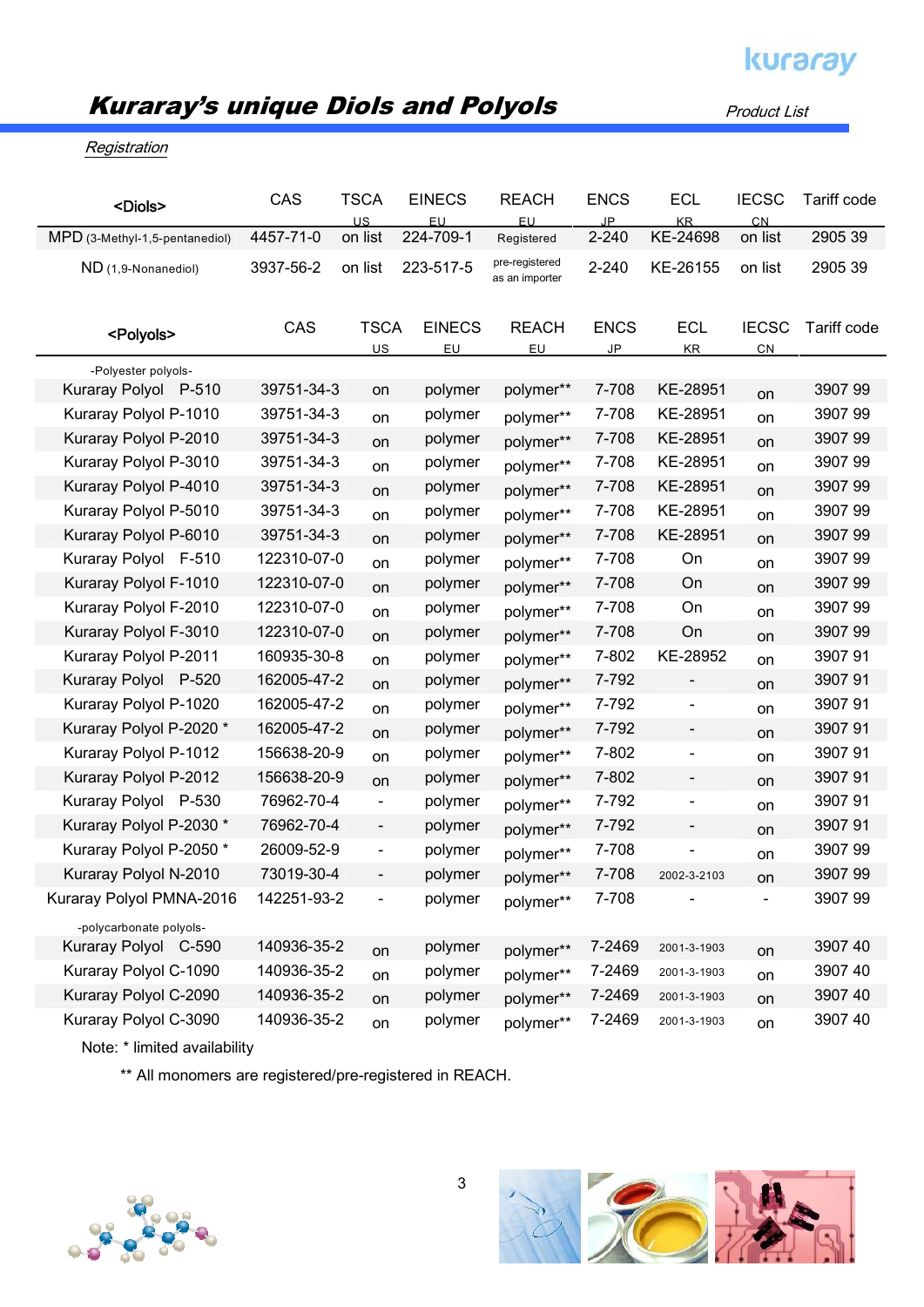## Kuraray's unique Diols and Polyols

#### Package, Transportation

|                                | Package           |                   |                              |                  |        |  |
|--------------------------------|-------------------|-------------------|------------------------------|------------------|--------|--|
| <diols></diols>                | Drum              | Can               | <b>ISO</b>                   | Flash point      | UN Nr. |  |
| MPD (3-Methyl-1,5-pentanediol) | 190kg (418.9 lbs) | 17kg (37.5 lbs) * | 22t                          | 143°C (289°F)    | N.A.   |  |
| ND (1,9-Nonanediol)            | 175kg (385.8 lbs) | 15kg (33.1 lbs) * | $\overline{\phantom{a}}$     | 162°C (323°F)    | N.A.   |  |
|                                |                   |                   |                              |                  |        |  |
|                                | Package           |                   |                              |                  |        |  |
| <polyols></polyols>            | Drum              | Can               | <b>ISO</b>                   | Flash point      | UN Nr. |  |
| -Polyester polyols-            |                   |                   |                              |                  |        |  |
| Kuraray Polyol P-510           | 215kg (474.0 lbs) | 18kg (39.7 lbs) * | 19 <sub>t</sub>              | 218°C (424°F)    | N.A.   |  |
| Kuraray Polyol P-1010          | 215kg (474.0 lbs) | 18kg (39.7 lbs) * | 19t                          | 220°C (428°F)    | N.A.   |  |
| Kuraray Polyol P-2010          | 215kg (474.0 lbs) | 18kg (39.7 lbs) * | 19 <sub>t</sub>              | 262°C (503°F)    | N.A.   |  |
| Kuraray Polyol P-3010          | 215kg (474.0 lbs) | 18kg (39.7 lbs) * | (19t)                        | 298°C (568°F)    | N.A.   |  |
| Kuraray Polyol P-4010          | 215kg (474.0 lbs) | 18kg (39.7 lbs) * | (19t)                        | 300°C (572°F)    | N.A.   |  |
| Kuraray Polyol P-5010          | 215kg (474.0 lbs) | 18kg (39.7 lbs) * | (19t)                        | >300°C ( >572°F) | N.A.   |  |
| Kuraray Polyol P-6010          | 215kg (474.0 lbs) | 18kg (39.7 lbs) * | $\qquad \qquad \blacksquare$ | 302°C (576°F)    | N.A.   |  |
| Kuraray Polyol F-510           | 200kg (440.9 lbs) | 18kg (39.7 lbs) * | $\blacksquare$               | 197°C (387°F)    | N.A.   |  |
| Kuraray Polyol F-1010          | 200kg (440.9 lbs) | 18kg (39.7 lbs) * | $\qquad \qquad \blacksquare$ | 218°C (424°F)    | N.A.   |  |
| Kuraray Polyol F-2010          | 215kg (474.0 lbs) | 18kg (39.7 lbs) * | $\overline{\phantom{0}}$     | 252°C (485°F)    | N.A.   |  |
| Kuraray Polyol F-3010          | 215kg (474.0 lbs) | 18kg (39.7 lbs) * | $\frac{1}{2}$                | >300°C (>572°F)  | N.A.   |  |
| Kuraray Polyol P-2011          | 215kg (474.0 lbs) | 18kg (39.7 lbs) * | $\qquad \qquad \blacksquare$ | 279°C (534°F)    | N.A.   |  |
| Kuraray Polyol P-520           | 215kg (474.0 lbs) | 18kg (39.7 lbs) * | $\overline{\phantom{a}}$     | 166°C (330°F)    | N.A.   |  |
| Kuraray Polyol P-1020          | 215kg (474.0 lbs) | 18kg (39.7 lbs) * | $\overline{\phantom{0}}$     | 217°C (422°F)    | N.A.   |  |
| Kuraray Polyol P-2020 *        | 215kg (474.0 lbs) | 18kg (39.7 lbs) * | $\overline{\phantom{0}}$     | 291°C (555°F)    | N.A.   |  |
| Kuraray Polyol P-1012          | 215kg (474.0 lbs) | 18kg (39.7 lbs) * | $\qquad \qquad \blacksquare$ | 281°C (537°F)    | N.A.   |  |
| Kuraray Polyol P-2012          | 215kg (474.0 lbs) | 18kg (39.7 lbs) * | $\qquad \qquad \blacksquare$ | 277°C (531°F)    | N.A.   |  |
| Kuraray Polyol P-530           | 215kg (474.0 lbs) | 18kg (39.7 lbs) * | $\blacksquare$               | 170°C (338°F)    | N.A.   |  |
| Kuraray Polyol P-2030 *        | 215kg (474.0 lbs) | 18kg (39.7 lbs) * |                              | 292°C (558°F)    | N.A.   |  |
| Kuraray Polyol P-2050 *        | 210kg (463.0 lbs) | 18kg (39.7 lbs) * |                              | 277°C (531°F)    | N.A.   |  |
| Kuraray Polyol N-2010          | 200kg (440.9 lbs) | 18kg (39.7 lbs) * | -                            | 276°C (529°F)    | N.A.   |  |
| Kuraray Polyol PMNA-2016       | 215kg (474.0 lbs) | 18kg (39.7 lbs) * | $\overline{\phantom{a}}$     | 259°C (498°F)    | N.A.   |  |
| -Polycarbonate polyols-        |                   |                   |                              |                  |        |  |
| Kuraray Polyol C-590           | 215kg (474.0 lbs) | 18kg (39.7 lbs) * |                              | 172°C (341°F)    | N.A.   |  |
| Kuraray Polyol C-1090          | 215kg (474.0 lbs) | 18kg (39.7 lbs) * |                              | 203°C (397°F)    | N.A.   |  |
| Kuraray Polyol C-2090          | 215kg (474.0 lbs) | 18kg (39.7 lbs) * | $\overline{\phantom{a}}$     | 275°C (527°F)    | N.A.   |  |
| Kuraray Polyol C-3090          | 215kg (474.0 lbs) | 18kg (39.7 lbs) * | $\overline{\phantom{0}}$     | 270°C (518°F)    | N.A.   |  |

Note: \* limited availability







Product List

4